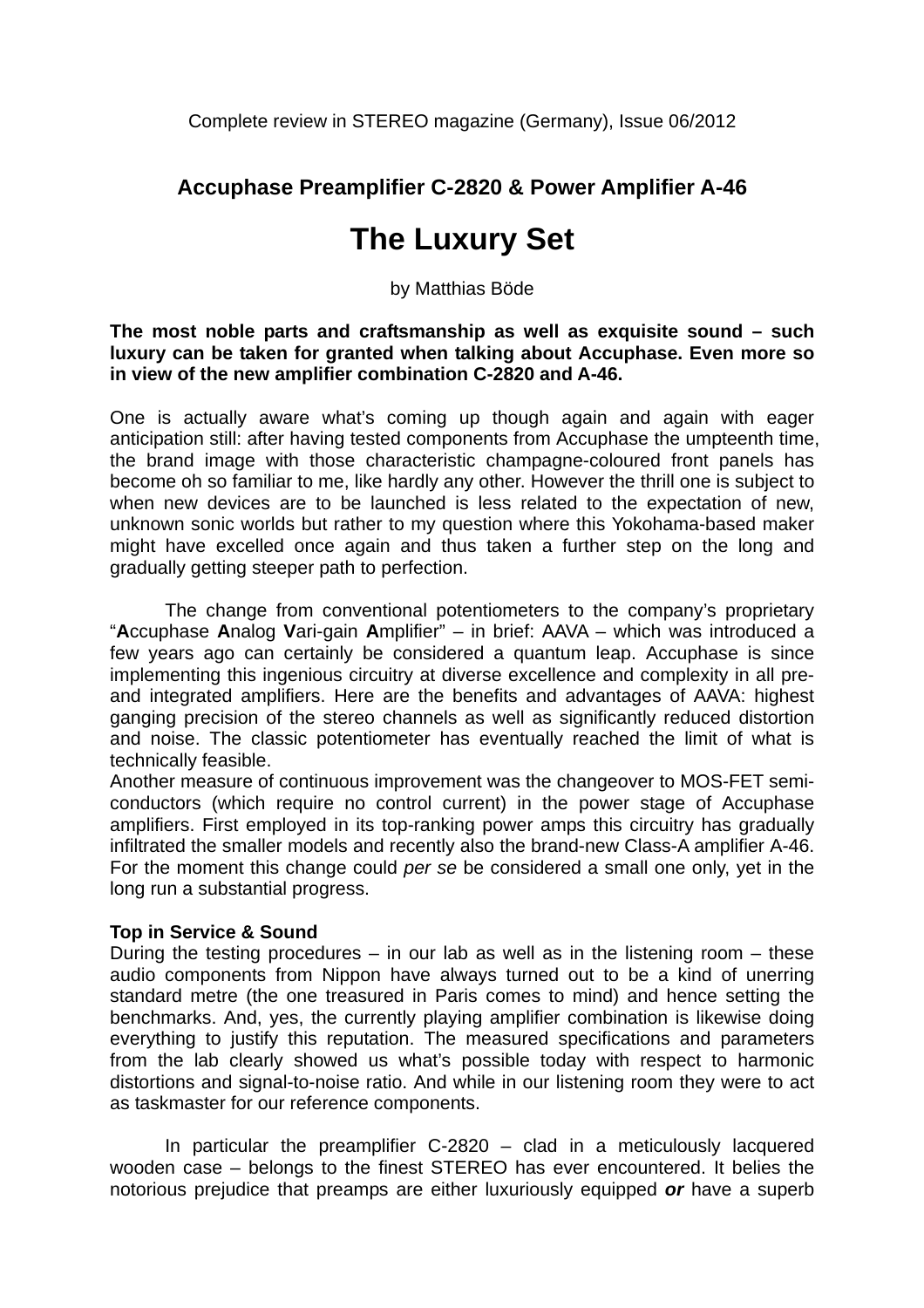sound. No question, this one is embracing both. It's like an estate which on the Nurburgring is able to leave a sports car behind.

It's not only that your entire equipment pool may be connected to the nearly 24kg heavy C-2820, it also offers a variety of useful features and services, such as the disengageable display, a three-stage selector switch for the headphone output level – a rarity among modern preamps anyway – or the often very useful button for monophonic playback. These and a lot more functions are hiding behind the sub panel which smoothly opens after having pressed a tiny button next to it. To name but a few: balance control, phase selector, subsonic filter and a rotary switch for selecting the gain of the input signal in steps of 12, 18 or 24dB. Well, here we recall our hi-fi wisdom, namely that high amplification factors may degrade the sound.

While set to 12dB the music sounded most relaxed and voices very homogenous. When set to 18dB there were some tiny losses with respect to the impressions we had before, yet in favour of a more firm and meaty rendition. 24dB should only be selected to serve very low source levels because otherwise the midrange would tend to sound a bit glazed and austere whereby the extraordinary three-dimensionality as well as resolution would also suffer from this. This however is taking place at a level most other preamps wouldn't even get close to.

### **Ample power in spite of Class-A**

The opposite is true when we get to the A-46, the middle one of three Accuphase power amps, which were made to follow the doctrine of high bias current: those who are going to reduce the gain selection by 3, 6 or even 12dB in order to have the differences accordingly compensated via the gain selector at the C-2820 will eventually yield an identical sonic rendition. That's why one can have the gain switch confidently set to "MAX". Nevertheless, the amp's gain selector may become quite a useful feature in case foreign preamplifiers are to be connected to the A-46.

 The 32kg massive block with the Accuphase-typical large output power meters – in fact an identifying feature of these Japanese amps – and the hefty cooling fins keeps the MOS-FETS in the output power stage, arranged in the so-called 6-parallel push-pull configuration, constantly open and hence avoids crossover distortions caused by the unnecessary changeover between the two half-waves. The price to pay is a reduced output power, respectively a lower efficiency. Thus, the A-46 is to "blow" nearly 170W when in idle state. Indeed, there is more abundant power than the usually conservative specifications stated in the product documentation of Accuphase would tell you. Up to 210W peak power at 4 ohm may be obtained. Safe to say this performance should be enough and it is enough, indeed.

Nonetheless, those of you who are longing for a still bigger bang should invest a few more Euro-grand and go for the punchier P-6100 (tested in issue 03/2011 of STEREO). Although the A-46 likes to have the muscles flexed once in a while, it would rather indulge itself in a cultivated and genuine rendition of the most subtle musical colours in voices, in unravelling high-frequency cocoons or in the flawless gradation of bass riffs.

There is one thing quite clear: the A-46 is the ideal power amp for everyone who favours the most aesthetic qualities inherent in music, but certainly not for roughnecks. Through this amp music lovers are going to perceive the fine art of listening whereby the sensual excitements are interweaving. The amp's dynamic and at the same time delicately shaped presentation is underlined by the sensitive tremor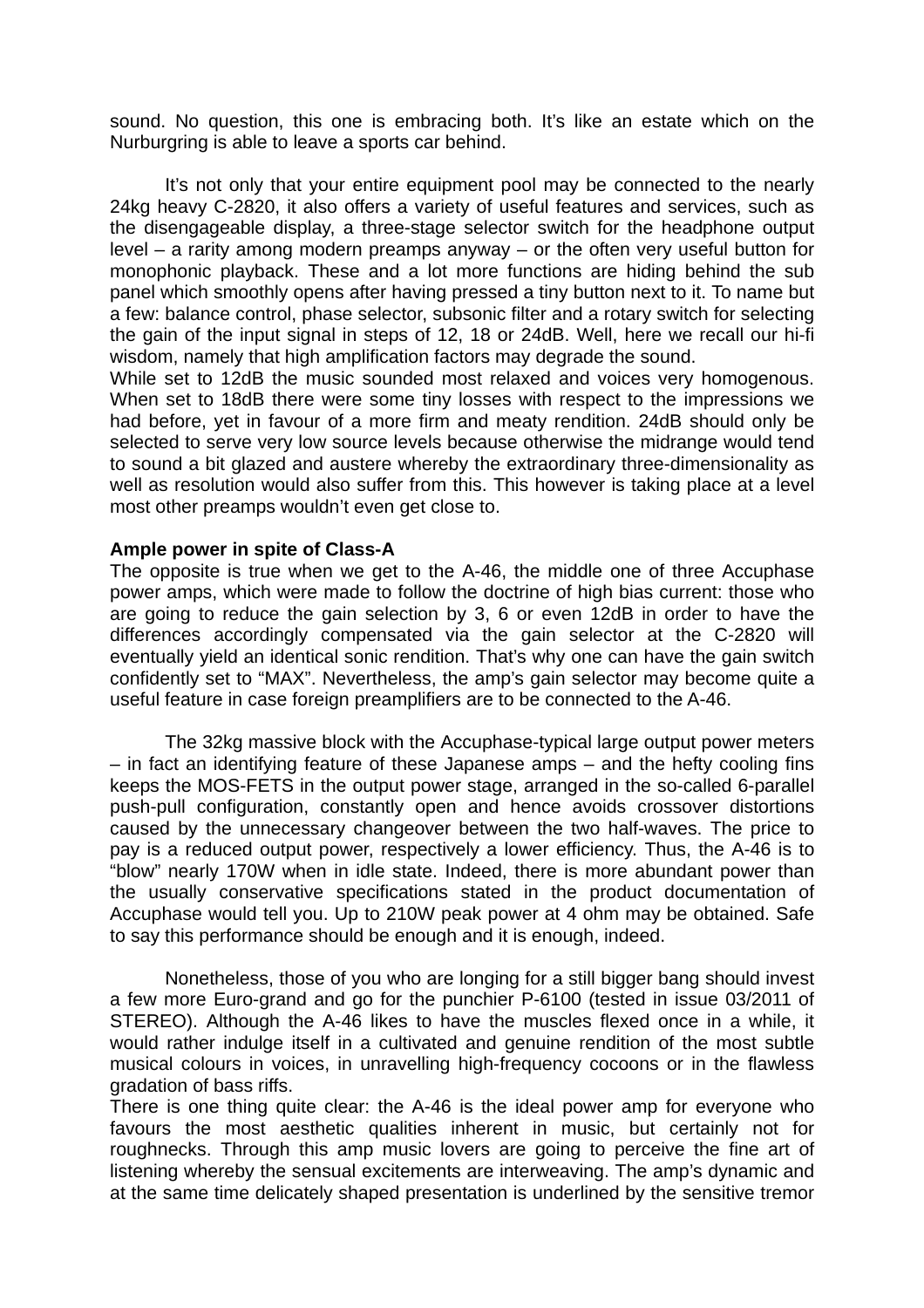of the two large power meters, which remain at exactly the same reading when a monophonic signal is sent through. Well, I would consider this precision at its best and certainly no coincidence. Whichever button is pressed or rotary switch turned, the action will always be accompanied by the gentle click of a relay. I venture to add that this noble discretion can arguably be achieved only by this enterprise from Yokohama.

 Even more striking is the understatement conveyed by the preamplifier because it's embracing many more functions. Then it was evidently essential for Accuphase to preserve the unique sensation one is to perceive whilst turning the volume knob "like a spoon in the honeypot", even if there is no longer a conventional potentiometer dragging its contacts along the slideway. Instead, there is a particular module that holds the volume knob, level detector, motor and other bits and pieces needed for this operation. The rigid module and knob are both crafted from a solid aluminium block. It goes without saying that the highly appreciated "Accuphase feeling" is here to stay.

 Anyway, on the sonic side this particular feeling unfolds in a most beautiful manner. Operated as combination as well as stand-alone, these amps presented themselves flawlessly and homogenous like being cast from the same mould. In particular the preamp is exploring the boundaries of comprehensiveness and in this respect recalled the experience we had with the brilliant, yet exclusively priced top model C-3800 which gave our reference components a run for their money (see also issue 03/2011). The C-2820 is likewise able to display even most minute details in a three-dimensional manner in front of a background black as a crow. Furthermore it can create a multifaceted, vividly pulsating illusion of reality.

 So, listening to the complex orchestral pieces on the STEREO demo disk was nothing but pure joy – no matter the signals where were coming from, i.e. from Accuphase's DP-700 playing CDs and SACDs, respectively as 24/192-bit files from a streamer and last but not least from vinyl disks played back via the dedicated, excellent plug-in module AD-2820, which is optionally available from Accuphase. The C-2820 did not quite achieve to surpass the other references, yet in the line of our top preamps this newcomer from Accuphase may well be considered *primus inter pares*.

 The A-46 has established itself just under the "Royal League" where you'll find the P-6100 sitting on the throne. Nonetheless, this Class-A amp excels by its agility and musical differentiation in combination with the ability to generate sonic textures of bewitching buoyancy. In this respect there is absolutely no need to shy away when it is to be compared with other amps from the same league. However the A-46 is not quite as detached and nonchalant towards any speaker system coming along, as is the case with its bigger brother P-6100 or other more powerful amps. In the end we've got from Accuphase what is usually expected from every new component of this maker: nothing but pure luxury in quality and sound.

#### **The plug-in phono module for vinyl aficionados**

On the rear panel of the C-2820 there is a fairly large slot. After having detached the cover the optionally available module, dubbed "phono equalizer unit", AD-2820 (AD stands for **A**nalog **D**isk) can be easily installed. The module features one input each for MM and MC pickup cartridges for which the input (AD-1 or AD-2) can be assigned via the large input selector knob at the front panel. Gain – two values for each pickup